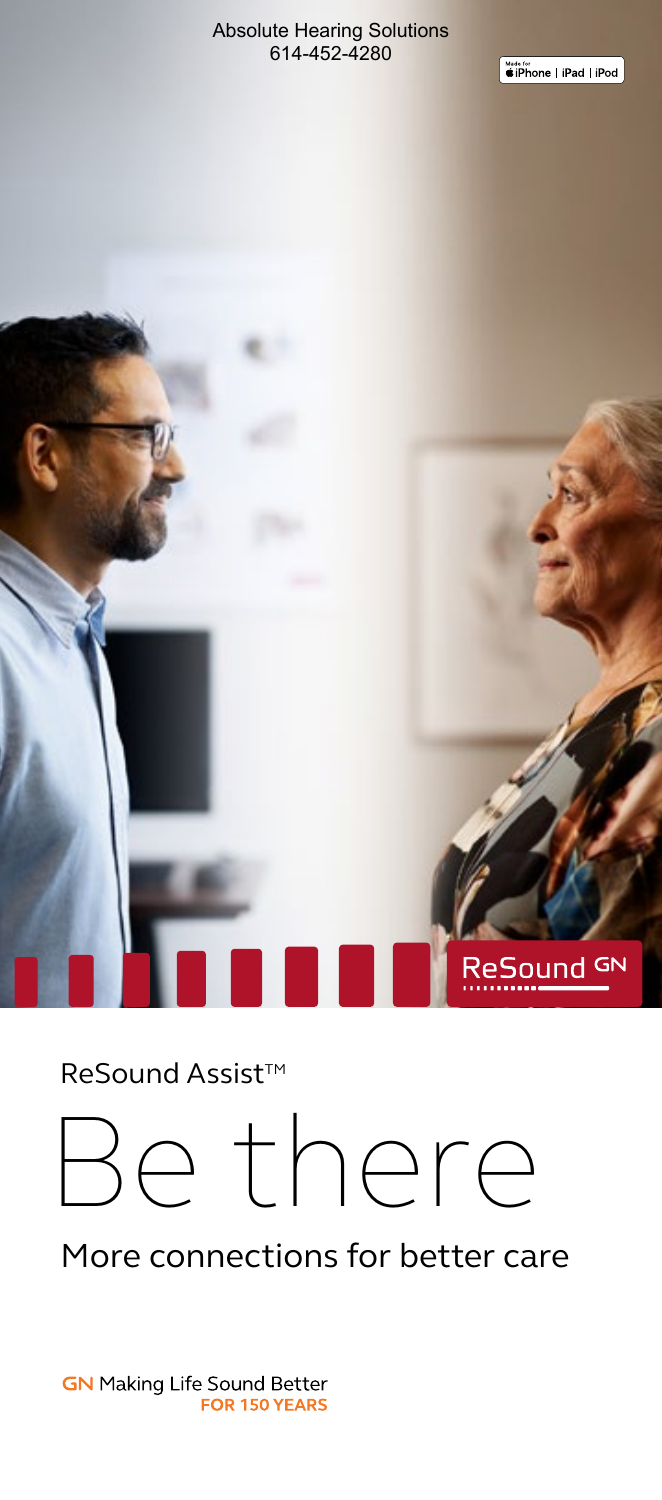## More ways to connect

Accessed through the ReSound Smart 3D™ app, ReSound Assist gives you two convenient ways to connect with your hearing care professional: - Remote fine-tuning requests

- 
- Live assistance video appointments

After your first fit at the hearing clinic, you'll enjoy continuous support and all the guidance you need in the most convenient and comfortable way for you and your hearing care professional. It's all designed to help you get the most out of your ReSound hearing aids.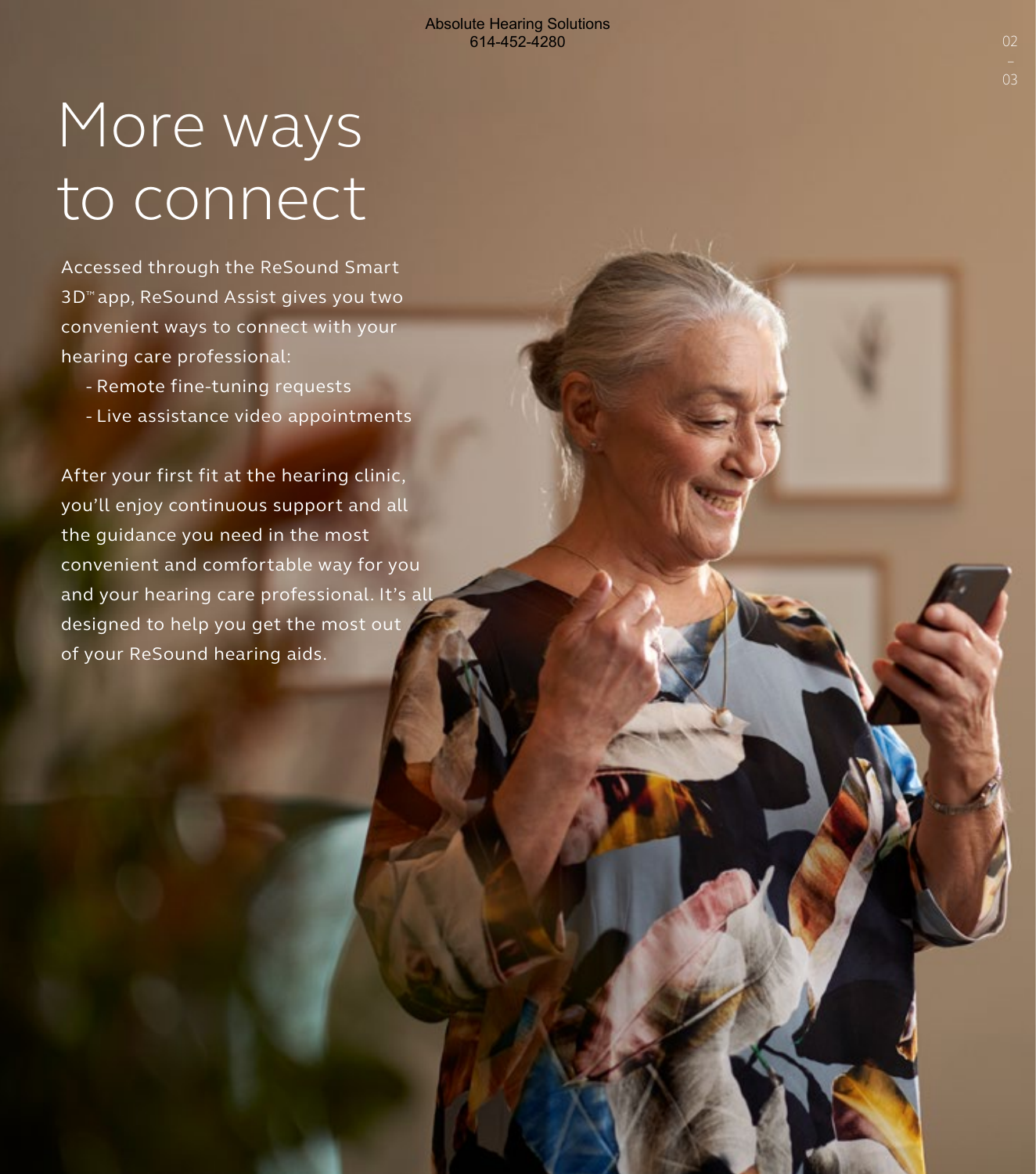**Absolute Hearing Solutions** 

ReSound Assist

## Remote fine-tuning

ReSound Assist gives you a quick and easy way to send requests for fine-tuning and adjustments from the ReSound Smart 3D app – and receive and download updated settings from your hearing care professional.

You can use it if a setting that felt great at the clinic, isn't quite right in the real world. Or if you find it difficult to describe a hearing experience from everyday life at the clinic.

With ReSound Assist remote fine-tuning, your hearing care professional gets all the information they need to perfectly adjust your hearing aid settings.

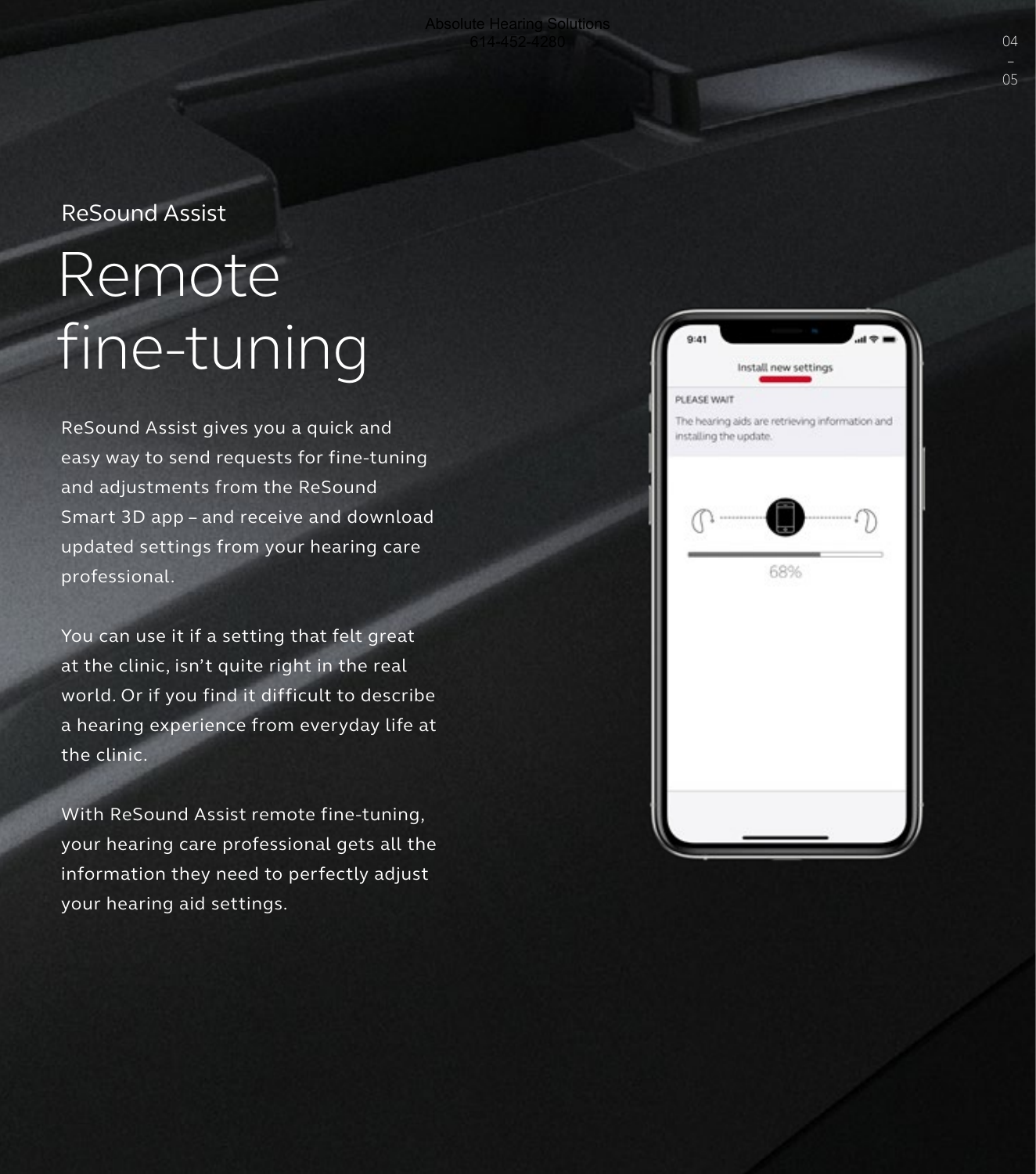# How it works ReSound Assist



### ReSound Assist

### **REMOTE FINE-TUNING**

You can initiate a request for fine-tuning by contacting your hearing care professional or through the simple questionnaire in your ReSound Smart 3D app.

- 1. To request through the app, submit your questionnaire with an optional message.
- 2. Your hearing care professional receives your request, along with an automatic record of your hearing aid settings.
- 3. Your hearing care professional sends precise fine-tuning adjustments and/or messages straight to your app.
- 4. You place your hearing aids close to your smartphone, tap install – and enjoy the improvements.
- 5. Send a rating of your new settings to your hearing care professional.

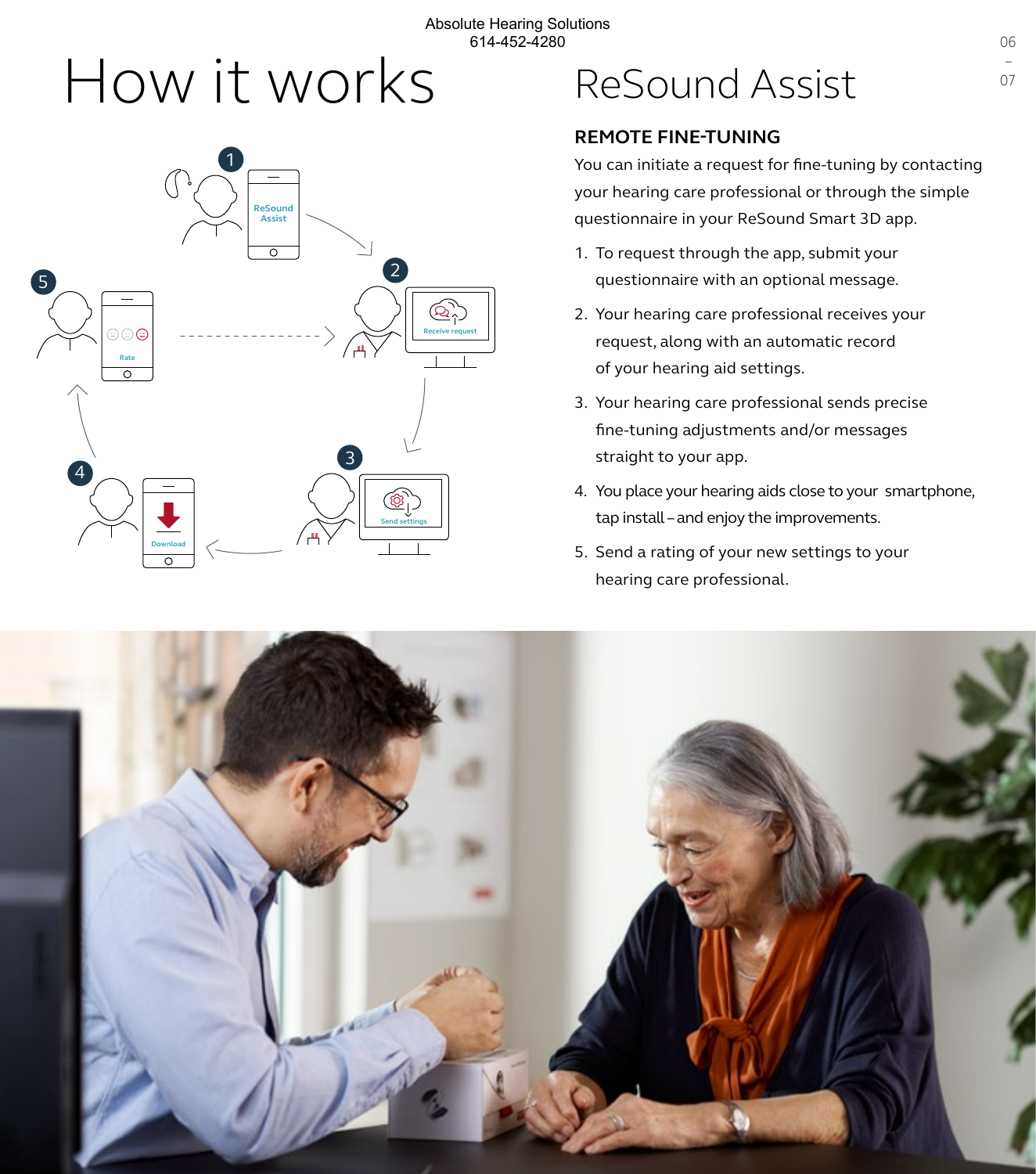Absolute Hearing Solutions 614-452-4280

Resound Assist

## Live assistance

Now you can also meet with your hearing care professional via video chat. ReSound Assist Live Assistance lets you supplement clinic visits with convenient, real-time video appointments. That means you can enjoy personalized, flexible care from the comfort of your own home. It's as easy as answering a video call on your phone.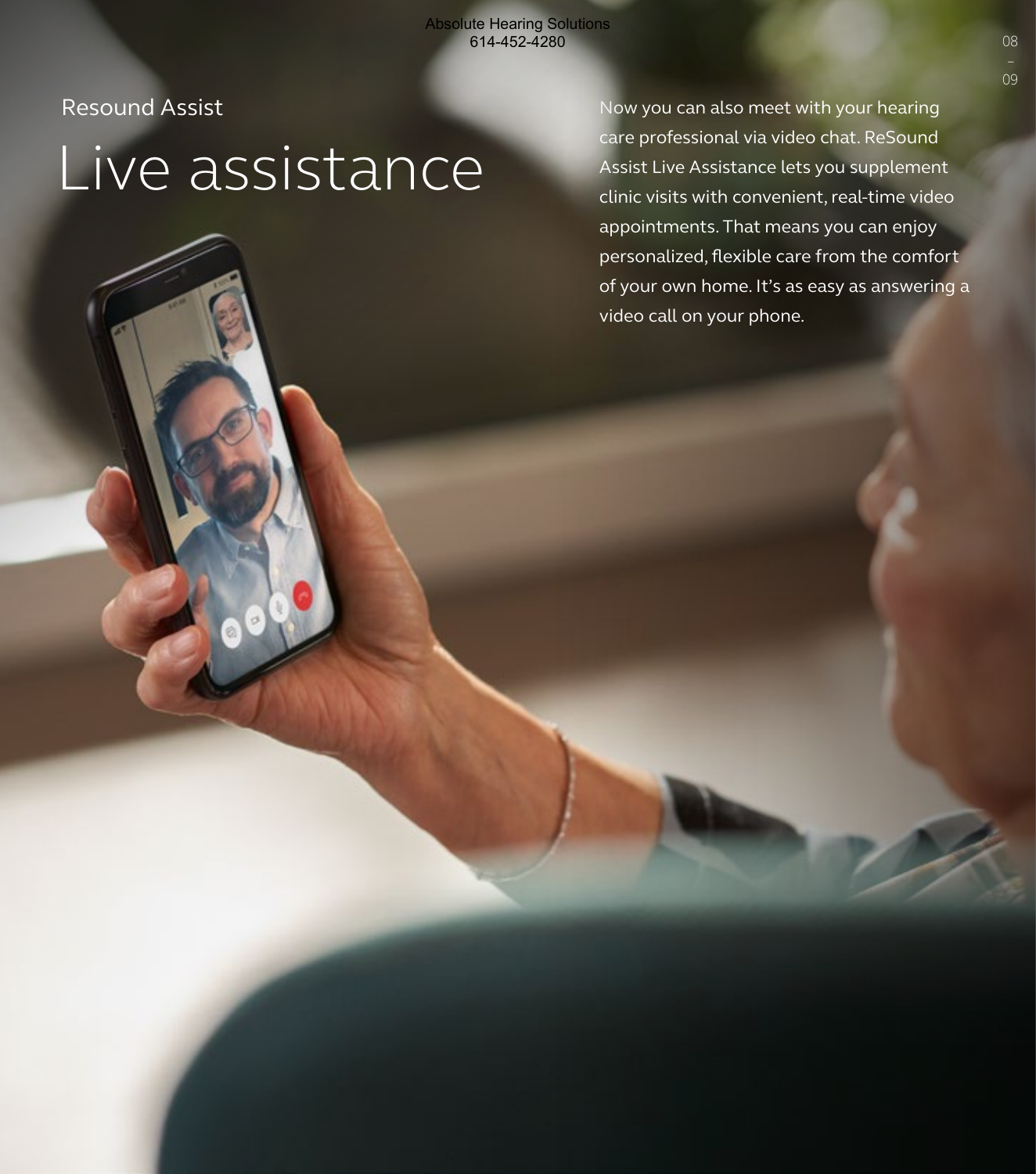### ReSound Assist

### **LIVE ASSISTANCE**

- 1. Book a video appointment with your hearing care professional. At the appointment time, your hearing care professional will initiate the call.
- 2. Answer the video call received through the ReSound Smart 3D app.
- 3. Your hearing care professional connects to your hearing aids and provides you with live adjustments, if needed.
- 4. You evaluate the new settings with your hearing care professional during the appointment as well as afterwards through the Rate My Sound feature in the ReSound Smart 3D app.